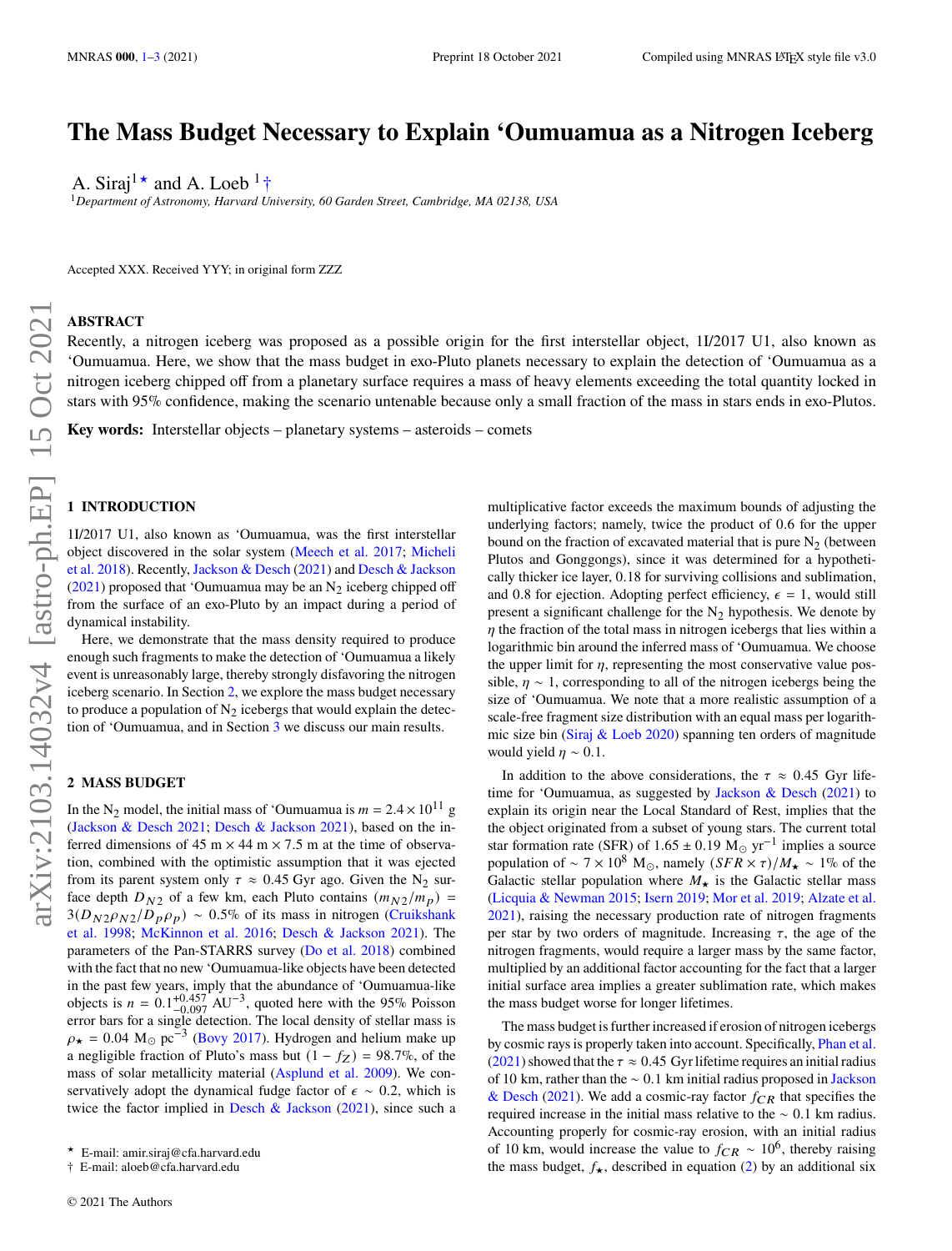

<span id="page-1-2"></span>**Figure 1.** Comparison of the mass densities of heavy elements for the  $N_2$ 'Oumuamua model (using the mass from [Jackson & Desch](#page-2-2) [2021](#page-2-2) and the number density from [Do et al.](#page-2-6) [2018](#page-2-6) adjusted to reflect the fact that no new 'Oumuamua-like objects have been detected in the past few years), the exo-Plutos necessary for producing such  $N_2$  'Oumuamuas (adopting the fiducial values in equation [2\)](#page-1-1), and stars [\(Bovy](#page-2-7) [2017\)](#page-2-7). The error bounds on stars are small and not resolvable on this plot.

orders of magnitude. Moreover, [Levine et al.](#page-2-15) [\(2021\)](#page-2-15) showed that less  $N_2$  may actually get ejected from exo-Plutos than assumed by [Desch & Jackson](#page-2-3) [\(2021\)](#page-2-3). If this is the case, then it decreases the efficiency  $\epsilon$  and increases  $f_{\star}$  further. Conservatively, we ignore this enhancement.

The fraction of heavy elements in stars that must be converted into exo-Plutos in order to explain the detection of 'Oumuamua is,

$$
f_{\star} = \frac{m n (M_{\star}/(SFR \times \tau)) f_{CR}}{\rho_{\star}(m_{N2}/m_p) f_{Z} \epsilon \eta} , \qquad (1)
$$

$$
\log_{10} f_{\star} \sim (1.3^{+0.75}_{-1.5}) \log_{10} \left[ \left( \frac{n}{0.1 \text{ AU}^{-3}} \right) \times \left( \frac{m}{2.4 \times 10^{11} \text{ g}} \right) \left( \frac{\rho_{\star}}{0.04 \text{ M}_{\odot} \text{ pc}^{-3}} \right)^{-1} \times \left( \frac{M_{\star}/(SFR \times \tau)}{10^2} \right) \left( \frac{D_{N2}}{3 \text{ km}} \right)^{-1} \times \left( \frac{f_Z}{1.3\%} \right)^{-1} \left( \frac{\epsilon}{0.2} \right)^{-1} \left( \frac{\eta}{1} \right)^{-1} \left( \frac{f_{CR}}{1} \right) \right],
$$
\n(2)

where the quoted errors are the 95% Poisson error bars for a single detection.

#### <span id="page-1-0"></span>**3 DISCUSSION**

Figure [1](#page-1-2) illustrates the mass densities of heavy elements implied for the  $N_2$  'Oumuamua scenario and the exo-Plutos needed to produce such a scenario, with stars shown for reference. The Poisson probability distribution for  $f_{\star}$  given the fiducial values in equation [\(2\)](#page-1-1), namely  $dP/d\ln f_{\star} = 20^{-2} e^{f_{\star}/20} f_{\star}^2$ , where 20 is the resulting central value for  $f_{\star}$  and where  $\int_0^{\infty} P(f_{\star}) df_{\star} = 1$ , is displayed in Figure [2.](#page-1-3)

The 95% Poisson confidence interval on the fraction of heavy elements in stars required to be converted into exo-Plutos that would produce a population of objects consistent with the detection of 'Oumuamua, given the values adopted in equation [\(2\)](#page-1-1), is  $0.7 \le f_{\star} \le$ 



<span id="page-1-3"></span>**Figure 2.** The probability distribution for  $f_{\star}$ , the fraction of heavy elements in stars that must be converted into exo-Plutos to explain the detection of 'Oumuamua, adopting Poisson statistics for a single event and the fiducial values in equation [\(2\)](#page-1-1).

120. The lower bound of this range would correspond to a mass two orders of magnitude larger than the minimum mass solar nebula [\(Hayashi](#page-2-16) [1981\)](#page-2-16) being converted exclusively into exo-Plutos. For the number density of fragments to match the central value of  $0.1 \text{ AU}^{-3}$ , the mass of material converted into exo-Plutos would typically have to exceed the mass in stars by a factor of  $f_{\star} \sim 20$ . The nitrogen fragment hypothesis is strongly disfavored, since no known physical process could accomodate such a mass budget. The scenario is untenable because only a small fraction of the mass in stars ends in exo-Plutos in the minimum mass solar nebula model [\(Hayashi](#page-2-16) [1981\)](#page-2-16).

If 'Oumuamua were a normal rock, the implied mass budget to produce such a population of objects would still be in tension with our current understanding of planetary systems [\(Moro-Martín et al.](#page-2-17) [2009;](#page-2-17) [Moro-Martín](#page-2-18) [2018,](#page-2-18) [2019\)](#page-2-19). Note that the mass budget discrepancy discussed here goes far beyond these previous tensions as 'Oumuamua is interpreted to be composed of pure nitrogen. The mass budget is reduced considerably if Oumuamua is a thin object,  $\leq 1$  mm [\(Bialy & Loeb](#page-2-20) [2018\)](#page-2-20), in which case the total mass of heavy elements needed would be that of a few-kilometer scale asteroid per star [\(Loeb](#page-2-21) [2021\)](#page-2-21).

<span id="page-1-1"></span>Additionally, Pluto is primarily composed of rock and water ice, with nitrogen ice comprising just 0.5%, so the abundance of planetesimals composed of rock and water ice that made the planets should greatly exceed that of nitrogen icebergs. [Desch & Jackson](#page-2-3) [\(2021\)](#page-2-3) claim that Pluto may have had a higher nitrogen ice abundance in the past, but do not posit that this abundance exceeded that of rock or of water ice. Even if we generously include a factor of  $10^2$  increase in N<sub>2</sub> ice on Pluto-like bodies as suggested by [Desch & Jackson](#page-2-3) [\(2021\)](#page-2-3), the [Phan et al.](#page-2-14) [\(2021\)](#page-2-14) result implies a shortfall in the amount of nitrogen ice by an extra factor of  $10^4$ . Indeed, long-period comets, originating from the Oort cloud, are known to be composed of mixtures of rock and water ice. Interstellar objects could originate dynamically from stellar perturbations or the Galactic tide on exo-Oort clouds. So, in addition to the unrealistic mass budget, invoking a nitrogen composition for the first interstellar object is also problematic because of its tension with the relative abundance of icy rocks observed in the solar system.